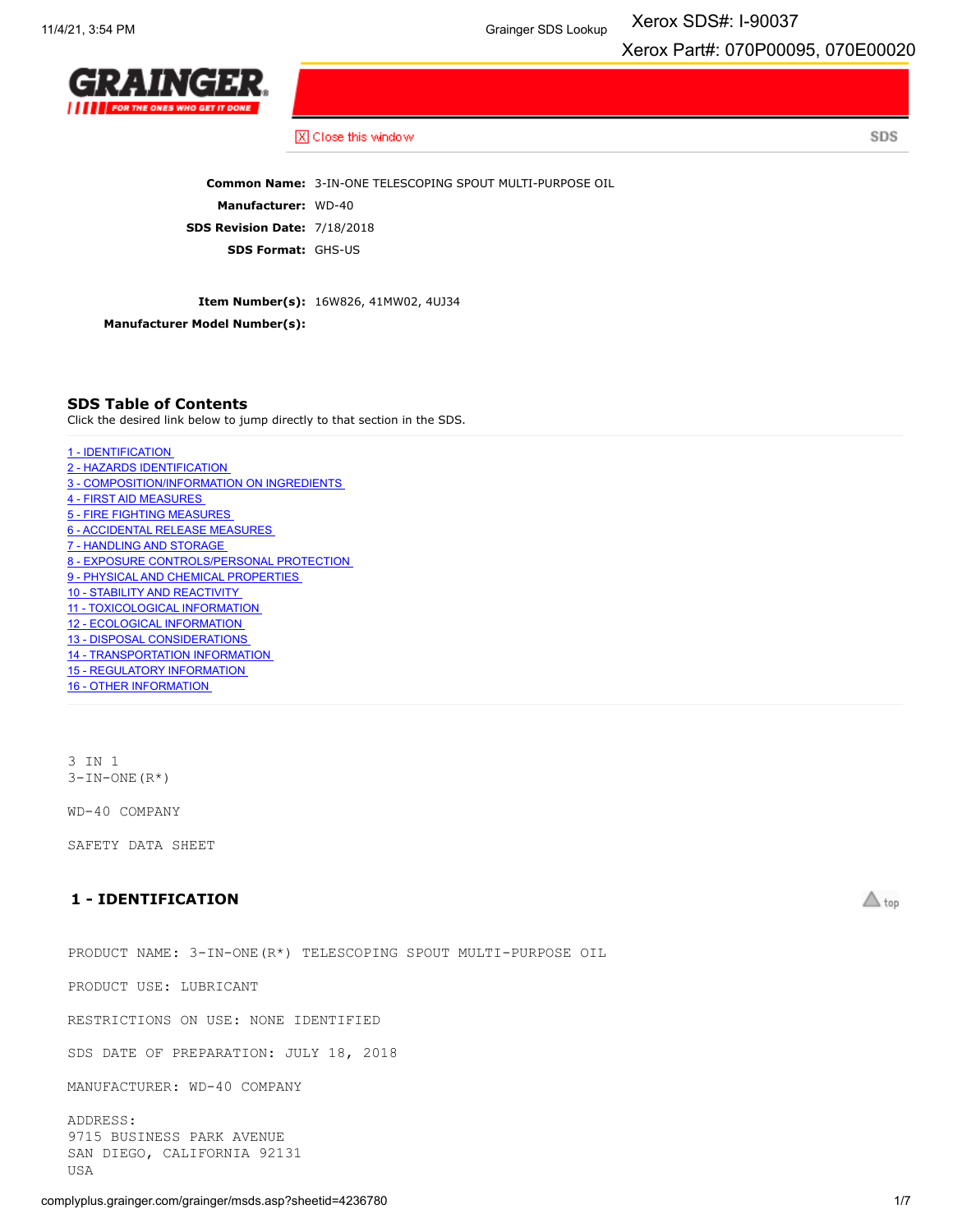TELEPHONE: EMERGENCY: 1-888-324-7596 INFORMATION: 1-888-324-7596

CHEMICAL SPILLS: 1-800-424-9300 (CHEMTREC) 1-703-527-3887 (INTERNATIONAL CALLS)

# <span id="page-1-0"></span>**2 - HAZARDS IDENTIFICATION**

HAZCOM 2012/GHS CLASSIFICATION: NOT HAZARDOUS

NOTE:

THIS PRODUCT IS A CONSUMER PRODUCT AND IS LABELED IN ACCORDANCE WITH THE US CONSUMER PRODUCT SAFETY COMMISSION REGULATIONS WHICH TAKE PRECEDENCE OVER OSHA HAZARD COMMUNICATION LABELING.

LABEL ELEMENTS: NONE REQUIRED

# <span id="page-1-1"></span>**3 - COMPOSITION/INFORMATION ON INGREDIENTS**

| INGREDIENT                                    | $CAS$ #               | PERCENT  | WEIGHT US HAZCOM 2012/<br>GHS CLASSIFICATION |
|-----------------------------------------------|-----------------------|----------|----------------------------------------------|
| SEVERELY HYDROTREATED<br>HEAVY NAPHTHENIC OIL | $64742 - 52 - 5 > 97$ |          | NOT HAZARDOUS                                |
| NAPHTHA, PETROLEUM                            | $64742 - 47 - 8 < 2$  |          | ASPIRATION TOXICITY<br>CATEGORY 1            |
| NON-HAZARDOUS INGREDIENTS                     | MIXTURE               | $\leq$ 3 | NOT HAZARDOUS                                |

NOTE: THE EXACT PERCENTAGES ARE A TRADE SECRET.

## <span id="page-1-2"></span>**4 - FIRST AID MEASURES**

INGESTION (SWALLOWED): WHILE ASPIRATION IS UNLIKELY DUE TO VISCOSITY, DO NOT INDUCE VOMITING. CALL PHYSICIAN, POISON CONTROL CENTER OR THE WD-40 SAFETY HOTLINE AT 1-888-324-7596 IMMEDIATELY.

EYE CONTACT: FLUSH THOROUGHLY WITH WATER. GET MEDICAL ATTENTION IF IRRITATION PERSISTS.

SKIN CONTACT: WASH WITH SOAP AND WATER. IF IRRITATION DEVELOPS AND PERSISTS, GET MEDICAL ATTENTION.

INHALATION (BREATHING): IF IRRITATION IS EXPERIENCED, MOVE TO FRESH AIR. GET MEDICAL ATTENTION IF IRRITATION OR OTHER SYMPTOMS DEVELOP AND PERSIST.

SIGNS AND SYMPTOMS OF EXPOSURE: MAY CAUSE MILD EYE IRRITATION. PROLONGED OR REPEATED SKIN CONTACT MAY CAUSE MILD IRRITATION AND DEFATTING DERMATITIS.

INDICATION OF IMMEDIATE MEDICAL ATTENTION/SPECIAL TREATMENT NEEDED: IMMEDIATE MEDICAL ATTENTION IS NEEDED FOR INGESTION.

 $\triangle$  top

 $\triangle$  top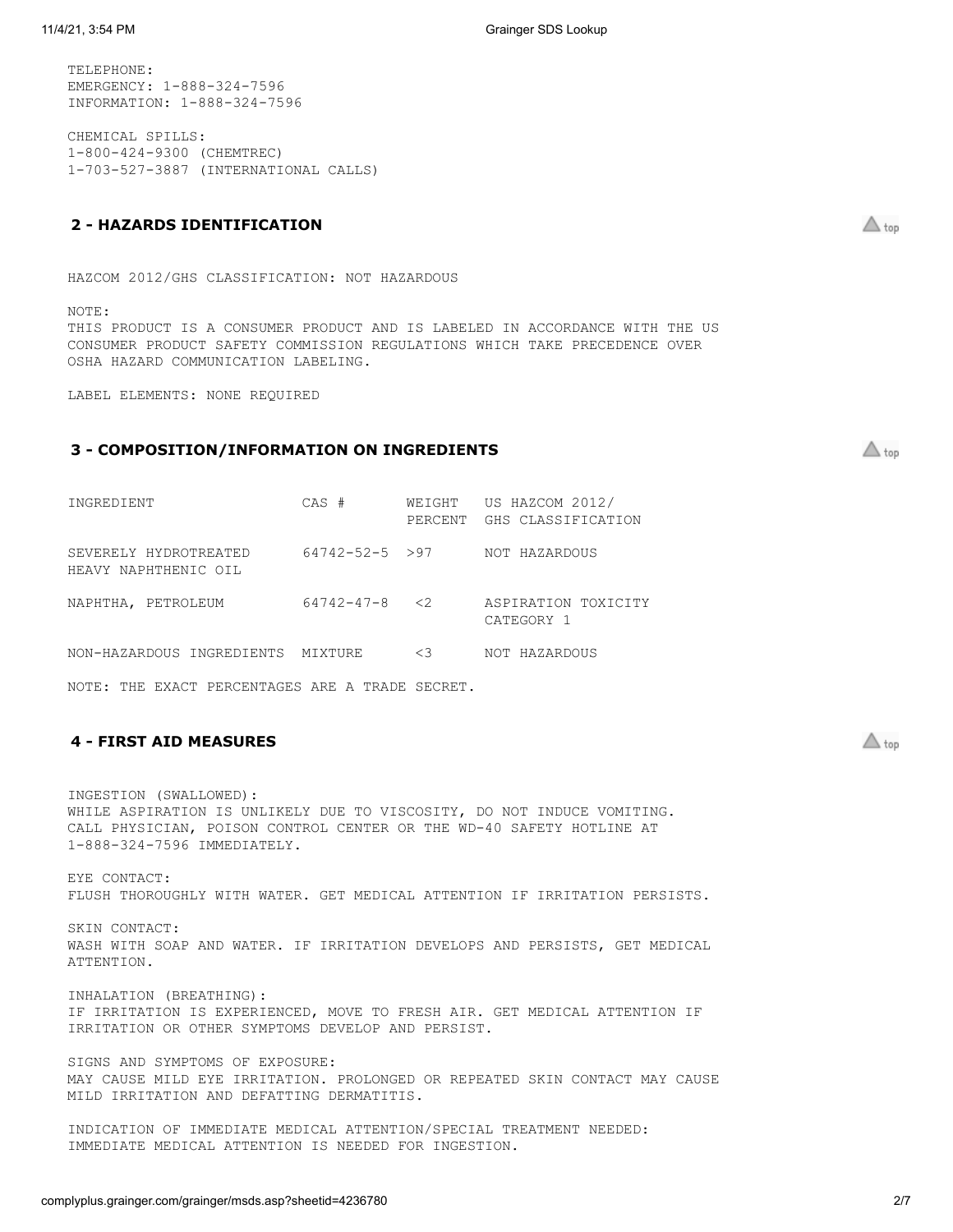<span id="page-2-0"></span>SUITABLE (AND UNSUITABLE) EXTINGUISHING MEDIA: USE WATER FOG, DRY CHEMICAL, CARBON DIOXIDE OR FOAM. DO NOT USE WATER JET OR FLOODING AMOUNTS OF WATER. BURNING PRODUCT WILL FLOAT ON THE SURFACE AND SPREAD FIRE.

SPECIFIC HAZARDS ARISING FROM THE CHEMICAL: SLIGHTLY COMBUSTIBLE LIQUID. IF HEATED ABOVE THE FLASHPOINT, WILL RELEASE FLAMMABLE VAPORS THAT CAN PRESENT A FIRE OR EXPLOSION HAZARD.

SPECIAL PROTECTIVE EQUIPMENT AND PRECAUTIONS FOR FIRE-FIGHTERS: FIREFIGHTERS SHOULD ALWAYS WEAR POSITIVE PRESSURE SELF-CONTAINED BREATHING APPARATUS AND FULL PROTECTIVE CLOTHING IN AREAS WHERE CHEMICALS ARE USED AND STORED. COOL FIRE-EXPOSED CONTAINERS WITH WATER.

#### <span id="page-2-1"></span>**6 - ACCIDENTAL RELEASE MEASURES**

PERSONAL PRECAUTIONS, PROTECTIVE EQUIPMENT AND EMERGENCY PROCEDURES: WEAR APPROPRIATE PROTECTIVE CLOTHING (SEE SECTION 8). ELIMINATE ALL SOURCES OF IGNITION AND VENTILATE AREA.

METHODS AND MATERIALS FOR CONTAINMENT/CLEANUP: CONTAIN AND COLLECT LIQUID WITH AN INERT ABSORBENT AND PLACE IN A CONTAINER FOR DISPOSAL. CLEAN SPILL AREA THOROUGHLY. REPORT SPILLS TO AUTHORITIES AS REQUIRED.

# <span id="page-2-2"></span>**7 - HANDLING AND STORAGE**

PRECAUTIONS FOR SAFE HANDLING: AVOID CONTACT WITH EYES. AVOID PROLONGED CONTACT WITH SKIN. AVOID BREATHING OIL MISTS. USE WITH ADEQUATE VENTILATION. KEEP AWAY FROM HEAT, HOT SURFACES AND OPEN FLAMES. WASH THOROUGHLY WITH SOAP AND WATER AFTER HANDLING. KEEP CONTAINERS CLOSED WHEN NOT IN USE. KEEP OUT OF THE REACH OF CHILDREN.

CONDITIONS FOR SAFE STORAGE: STORE IN A COOL, WELL-VENTILATED AREA, AWAY FROM INCOMPATIBLE MATERIALS. NFPA CLASS IIIB LIQUID.

#### <span id="page-2-3"></span>**8 - EXPOSURE CONTROLS/PERSONAL PROTECTION**

| CHEMICAL | OCCUPATIONAL EXPOSURE LIMITS |  |  |
|----------|------------------------------|--|--|
|----------|------------------------------|--|--|

SEVERELY HYDROTREATED 5 MG/M3 TWA ACGIH TLV (INHALABLE) HEAVY NAPHTHENIC OIL 5 MG/M3 TWA OSHA PEL

NAPHTHA, PETROLEUM 1200 MG/M3 TWA (MANUFACTURER RECOMMENDED)

NON-HAZARDOUS INGREDIENTS NONE ESTABLISHED

THE FOLLOWING CONTROLS ARE RECOMMENDED FOR NORMAL CONSUMER USE OF THIS PRODUCT

ENGINEERING CONTROLS: USE IN A WELL-VENTILATED AREA.

PERSONAL PROTECTION:

EYE PROTECTION: AVOID EYE CONTACT.

 $\triangle$  top

 $\triangle$  top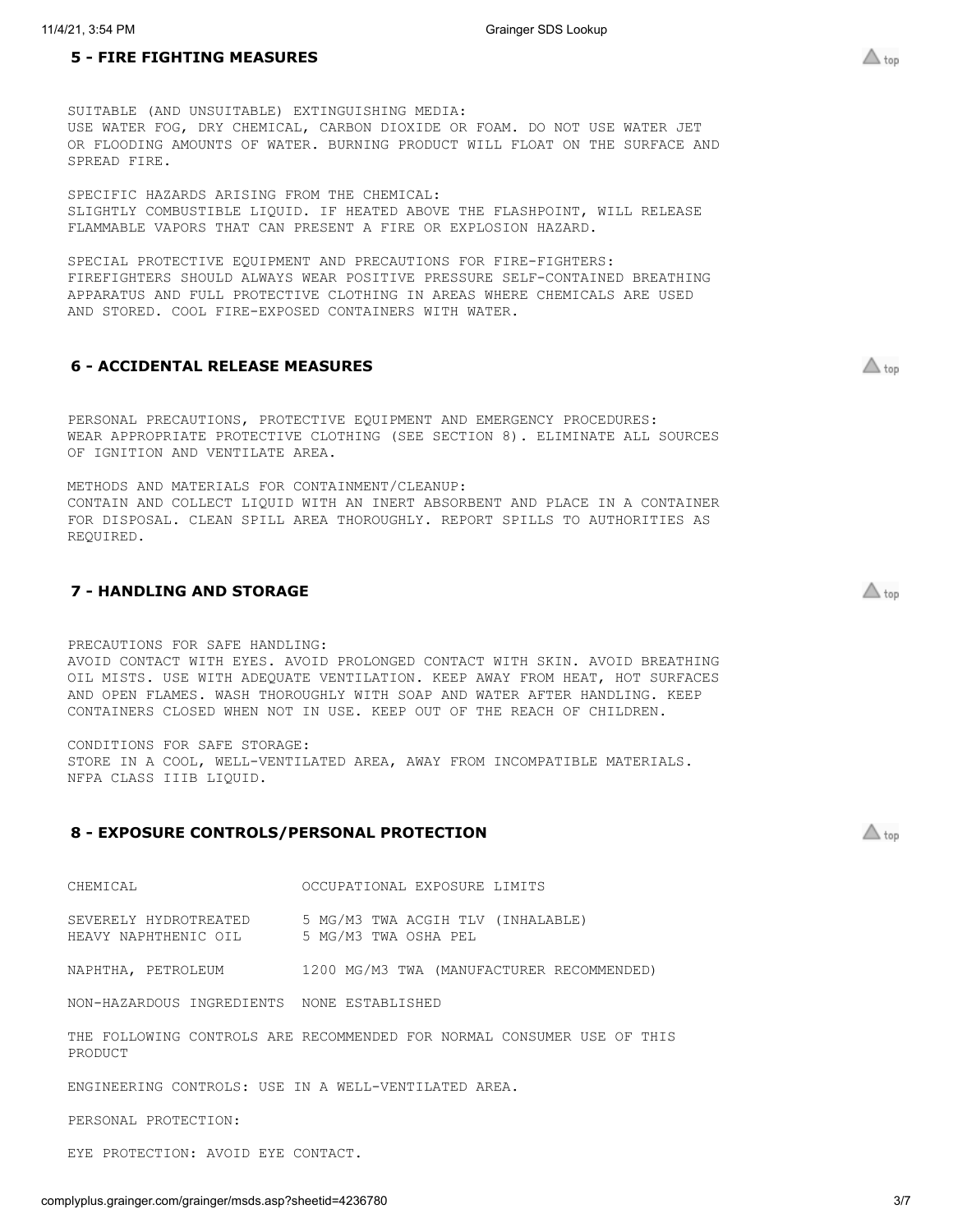SKIN PROTECTION: AVOID PROLONGED SKIN CONTACT. WASH HANDS WITH SOAP AND WATER AFTER USE.

RESPIRATORY PROTECTION: NONE NEEDED FOR NORMAL USE WITH ADEQUATE VENTILATION.

FOR BULK PROCESSING OR WORKPLACE USE THE FOLLOWING CONTROLS ARE RECOMMENDED:

ENGINEERING CONTROLS: USE ADEQUATE GENERAL AND LOCAL EXHAUST VENTILATION TO MAINTAIN EXPOSURE LEVELS BELOW THAT OCCUPATIONAL EXPOSURE LIMITS.

PERSONAL PROTECTION:

EYE PROTECTION: SAFETY GOGGLES RECOMMENDED WHERE EYE CONTACT IS POSSIBLE.

SKIN PROTECTION: WEAR CHEMICAL RESISTANT GLOVES.

RESPIRATORY PROTECTION: NONE REQUIRED IF VENTILATION IS ADEQUATE. IF THE OCCUPATIONAL EXPOSURE LIMITS ARE EXCEEDED, WEAR A NIOSH APPROVED RESPIRATOR. RESPIRATOR SELECTION AND USE SHOULD BE BASED ON CONTAMINANT TYPE, FORM AND CONCENTRATION. FOLLOW OSHA 1910.134, ANSI Z88.2 AND GOOD INDUSTRIAL HYGIENE PRACTICE.

WORK/HYGIENE PRACTICES: WASH WITH SOAP AND WATER AFTER HANDLING.

#### <span id="page-3-0"></span>**9 - PHYSICAL AND CHEMICAL PROPERTIES**

APPEARANCE: CLEAR AMBER LIQUID ODOR: FAINT CITRONELLA ODOR ODOR THRESHOLD: NOT ESTABLISHED PH: NOT APPLICABLE MELTING/FREEZING POINT: NOT ESTABLISHED BOILING POINT/RANGE: >550 DEG. F FLASH POINT: GREATER THAN 305 DEG. F TAG OPEN CUP EVAPORATION RATE: NOT DETERMINED FLAMMABILITY (SOLID, GAS): NOT APPLICABLE VOC: 0% FLAMMABLE LIMITS: NOT DETERMINED VAPOR PRESSURE: NOT DETERMINED VAPOR DENSITY: NOT DETERMINED RELATIVE DENSITY: 0.866-0.923 @ 20 DEG. C SOLUBILITIES: INSOLUBLE IN WATER PARTITION COEFFICIENT; N-OCTANOL/WATER: NOT DETERMINED AUTOIGNITION TEMPERATURE: NOT DETERMINED DECOMPOSITION TEMPERATURE: NOT DETERMINED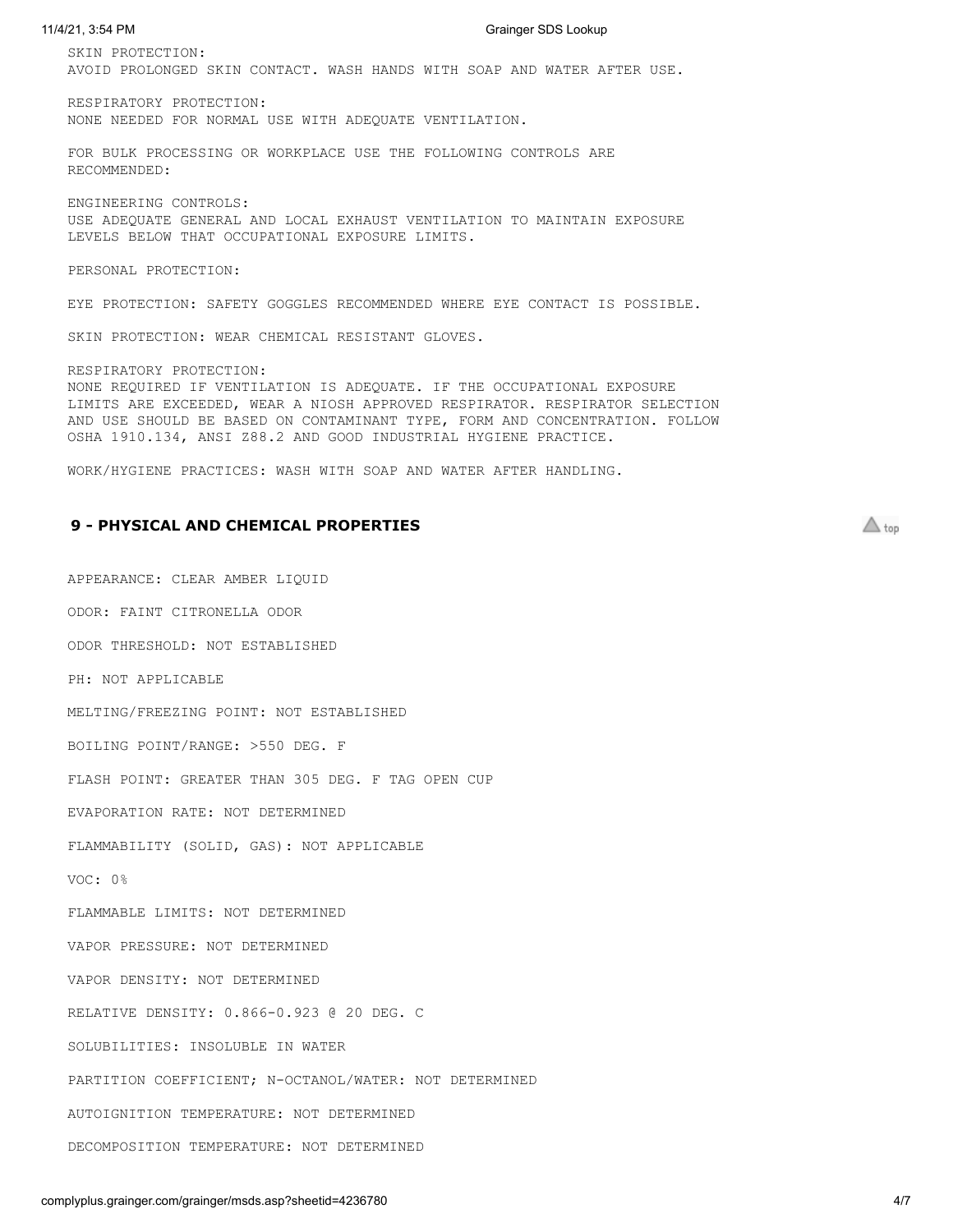VISCOSITY: 112 SUS (23.31 CST) @ 100 DEG. F

POUR POINT: NOT DETERMINED

# <span id="page-4-0"></span>**10 - STABILITY AND REACTIVITY**

REACTIVITY: NOT REACTIVE UNDER NORMAL CONDITIONS

CHEMICAL STABILITY: STABLE

POSSIBILITY OF HAZARDOUS REACTIONS: MAY REACT WITH STRONG OXIDIZERS GENERATING HEAT.

CONDITIONS TO AVOID: AVOID HEAT, FLAMES AND OTHER SOURCES OF IGNITION.

INCOMPATIBLE MATERIALS: STRONG OXIDIZING AGENTS.

HAZARDOUS DECOMPOSITION PRODUCTS: CARBON MONOXIDE AND CARBON DIOXIDE.

# <span id="page-4-1"></span>**11 - TOXICOLOGICAL INFORMATION**

SYMPTOMS OF OVEREXPOSURE:

INHALATION: HIGH CONCENTRATIONS OF OIL MISTS MAY CAUSE NASAL AND RESPIRATORY IRRITATION.

SKIN CONTACT: PROLONGED AND/OR REPEATED CONTACT MAY PRODUCE MILD IRRITATION AND DEFATTING WITH POSSIBLE DERMATITIS.

EYE CONTACT: CONTACT MAY BE IRRITATING TO EYES. MAY CAUSE REDNESS AND TEARING.

INGESTION: THIS PRODUCT HAS LOW ORAL TOXICITY. SWALLOWING MAY CAUSE GASTROINTESTINAL IRRITATION, NAUSEA, VOMITING AND DIARRHEA.

CHRONIC EFFECTS: NONE EXPECTED.

CARCINOGEN STATUS: NONE OF THE COMPONENTS ARE LISTED AS A CARCINOGEN OR SUSPECT CARCINOGEN BY IARC, NTP, ACGIH OR OSHA.

REPRODUCTIVE TOXICITY: NONE OF THE COMPONENTS IS CONSIDERED A REPRODUCTIVE HAZARD.

NUMERICAL MEASURES OF TOXICITY: THE ORAL TOXICITY OF THIS PRODUCT IS ESTIMATED TO BE GREATER THAN 5,000 MG/KG AND THE DERMAL TOXICITY GREATER THAN 2,000 MG/KG BASED ON AN ASSESSMENT OF THE INGREDIENTS. THIS PRODUCT IS NOT CLASSIFIED AS TOXIC BY ESTABLISHED CRITERIA.

### <span id="page-4-2"></span>**12 - ECOLOGICAL INFORMATION**

ECOTOXICITY: NO SPECIFIC AQUATIC TOXICITY DATA IS CURRENTLY AVAILABLE, HOWEVER COMPONENTS OF THIS PRODUCT ARE NOT EXPECTED TO BE HARMFUL TO AQUATIC ORGANISMS

PERSISTENCE AND DEGRADABILITY: COMPONENT ARE NOT READILY BIODEGRADABLE.

# complyplus.grainger.com/grainger/msds.asp?sheetid=4236780 5/7

 $\triangle$  top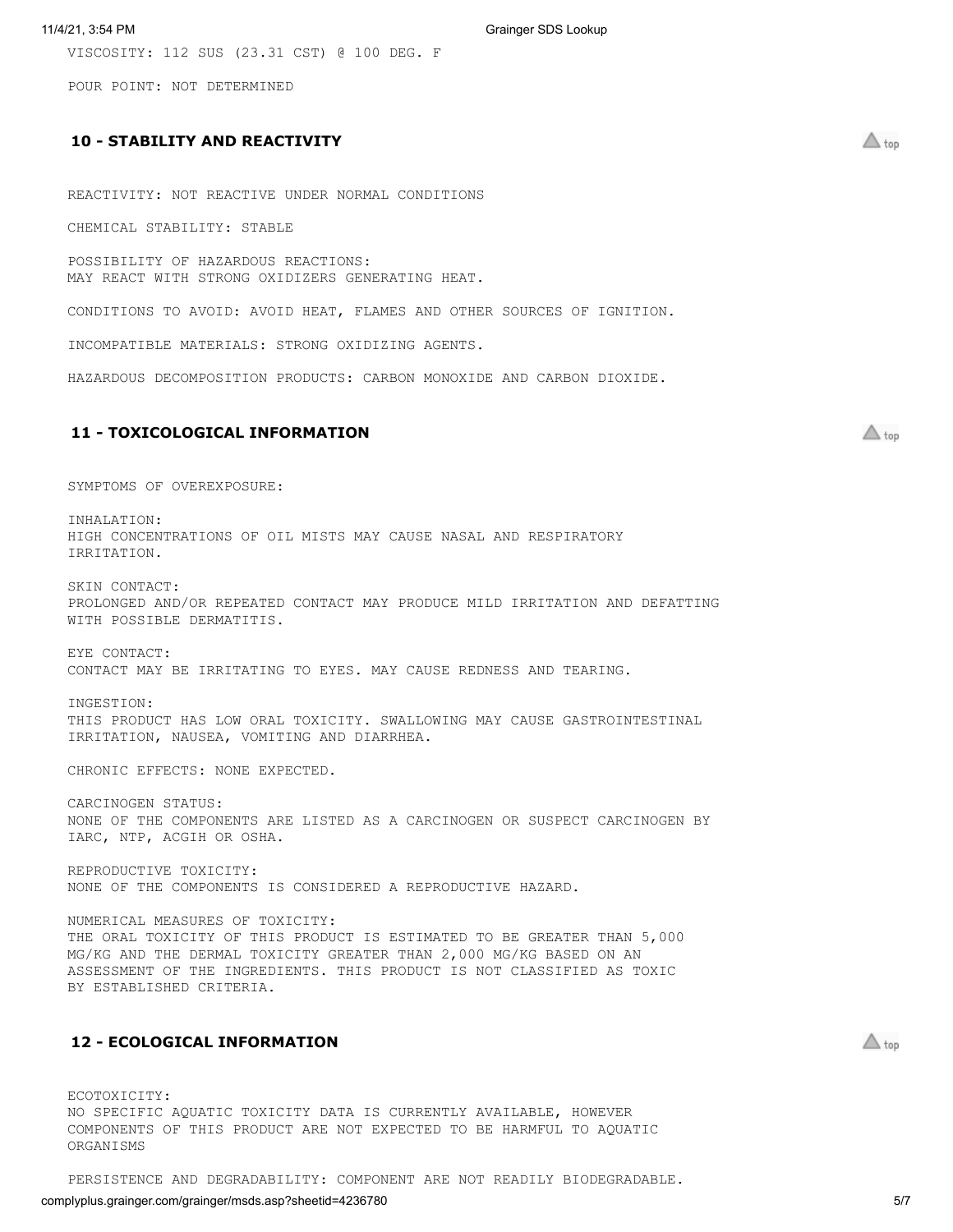BIOACCUMULATIVE POTENTIAL: NO DATA AVAILABLE.

MOBILITY IN SOIL: NO DATA AVAILABLE

OTHER ADVERSE EFFECTS: NONE KNOWN

# <span id="page-5-0"></span>**13 - DISPOSAL CONSIDERATIONS**

IF THIS PRODUCT BECOMES A WASTE, IT WOULD NOT BE EXPECTED TO MEET THE CRITERIA OF A RCRA OF A HAZARDOUS WASTE. HOWEVER, IT IS THE RESPONSIBILITY OF THE GENERATOR TO DETERMINE AT THE TIME OF DISPOSAL THE PROPER CLASSIFICATION AND METHOD OF DISPOSAL. DISPOSE IN ACCORDANCE WITH FEDERAL, STATE, AND LOCAL REGULATIONS.

#### <span id="page-5-1"></span>**14 - TRANSPORTATION INFORMATION**

DOT SURFACE SHIPPING DESCRIPTION: NOT REGULATED

IMDG SHIPPING DESCRIPTION: NOT REGULATED

ICAO SHIPPING DESCRIPTION: NOT REGULATED

NOTE:

WD-40 DOES NOT TEST CONTAINERS TO ASSURE THAT THEY CAN WITHSTAND THE PRESSURE CHANGE WITHOUT LEAKAGE WHEN TRANSPORTED BY AIR. WE DO NOT RECOMMEND THAT OUR PRODUCTS BE TRANSPORTED BY AIR UNLESS A SPECIFIC REVIEW IS CONDUCTED.

### <span id="page-5-2"></span>**15 - REGULATORY INFORMATION**

U.S. FEDERAL REGULATIONS:

CERCLA 103 REPORTABLE QUANTITY: THIS PRODUCT IS NOT SUBJECT TO CERCLA REPORTING REQUIREMENTS, HOWEVER, OIL SPILLS ARE REPORTABLE TO THE NATIONAL RESPONSE CENTER UNDER THE CLEAN WATER ACT AND MANY STATES HAVE MORE STRINGENT RELEASE REPORTING REQUIREMENTS. REPORT SPILLS REQUIRED UNDER FEDERAL, STATE AND LOCAL REGULATIONS.

SARA TITLE III:

VOC REGULATIONS:

HAZARD CATEGORY FOR SECTION 311/312: NON-HAZARDOUS.

SECTION 313 TOXIC CHEMICALS: THIS PRODUCT CONTAINS THE FOLLOWING CHEMICALS SUBJECT TO SARA TITLE III SECTION 313 REPORTING REQUIREMENTS: NONE

EPA TOXIC SUBSTANCES CONTROL ACT (TSCA) STATUS:

EPA AND STATES ADOPTING THE OTC VOC RULES.

SECTION 302 EXTREMELY HAZARDOUS SUBSTANCES (TPQ): NONE

ALL OF THE COMPONENTS OF THIS PRODUCT ARE LISTED ON THE TSCA INVENTORY

THIS PRODUCT DOES NOT REQUIRE A CALIFORNIA PROPOSITION 65 WARNING.

CALIFORNIA SAFE DRINKING WATER AND TOXIC ENFORCEMENT ACT (PROPOSITION 65):

THIS PRODUCT COMPLIES WITH THE CONSUMER PRODUCT VOC LIMITS OF CARB, THE US

 $\triangle$  top

 $\triangle$  top

 $\triangle$  top

CANADIAN ENVIRONMENTAL PROTECTION ACT: ALL OF THE INGREDIENTS ARE LISTED ON THE CANADIAN DOMESTIC SUBSTANCES LIST,